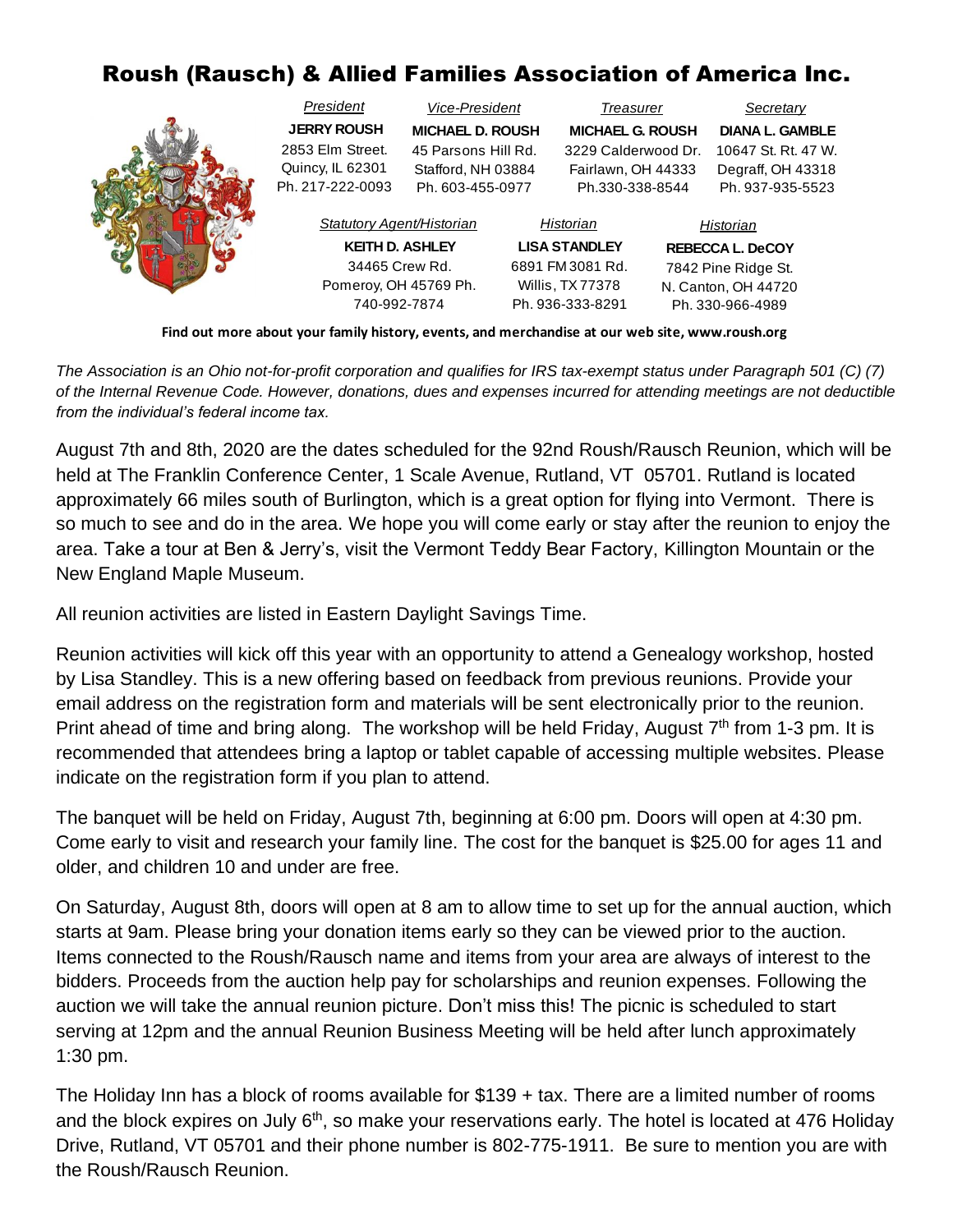We have listed other local hotels and campgrounds, but this is not a comprehensive list. Research the area to see what will work best for you.

| <b>Comfort Inn</b>         | <b>Hampton Inn</b>        | <b>Iroquois Land</b>   | <b>Bomoseen</b>    | <b>Gifford Woods</b> |
|----------------------------|---------------------------|------------------------|--------------------|----------------------|
| 19 Allen Street            | 47 Farrell Road           | <b>Family Camping</b>  | <b>State Park</b>  | <b>State Park</b>    |
| Rutland, VT 05701          | Rutland, VT 05701         | 2334 East Clarendon Rd | Bomoseen, VT       | Killington, VT       |
| Phone: 802-775-2200        | Phone: 802-773-9066       | Clarendon, VT          | Phone:802-265-4242 | Phone:802-775-5354   |
| Nightly rate: $$139 + tax$ | Nightly rate: \$162 + tax | Phone: 802-773-2832    |                    |                      |

www.homeaway.com and www.airbnb.com are rental websites that offer an alternative to hotels. There are beautiful properties listed for this area and some properties are large enough for multiple families to share.

The Association will be awarding two \$1,000 scholarships to graduating high school seniors. The education committee will determine the recipients. Applications must be obtained by sending a selfaddressed, stamped envelope with the request to Michael D. Roush 45 Parson Hill Road, Strafford, NH 03884. ALL APPLICATIONS MUST BE RECEIVED BY JULY 10<sup>th</sup>, 2020. If applicants choose to send a picture, the association will include this when recipients are listed on the webpage.

The Association has been awarding this scholarship since 1995. We would love to hear from previous scholarship winners regarding what they are doing now. This information can also be sent to Michael D. Roush. Please consider making a donation to the scholarship fund on the registration form.

PAYMENT FOR RESERVATIONS MUST BE RECEIVED by July 3rd. Cancellations must be received by July 22nd. Please use the enclosed form for registration and to confirm our mailing list, please return either way. All Items pre-ordered will be given to you at registration. Mail registration form to **Michael G. Roush 3229 Calderwood Dr. Fairlawn OH 44333.**

**The website and Facebook will be updated with any important announcements should they be required, as a result of the COVID-19 Pandemic. Refunds would be available if the reunion does not take place this year or you can donate to the scholarship fund.** 

Deaths / Address - Please send deaths since the last reunion, names needing removed from the mailing list or corrected address to Matthew Roush 1602 Highland Lane, Quincy, IL 62305.

Future reunions - The family loves to travel to new places! If you are interested in finding out more about bringing the reunion to your area, speak with an officer and find out how.

Ways to get involved – Many hands make light work. Share your gifts and talents with the family. Listed are a few ways to get more involved: volunteer during the reunion (sales table, photography, setting up/tearing down…) find out more about becoming an officer or trustee, host a reunion, share family research. Help is always needed throughout the year. (Legal, Website, Accounting)

Prices – Due to economics, it is my regret to inform the family that prices will be going up. Please remember we are a non-profit corporation run by volunteers in accordance with the family by-laws. Thank you for supporting the Association. *Michael G. Roush, Treasurer.*